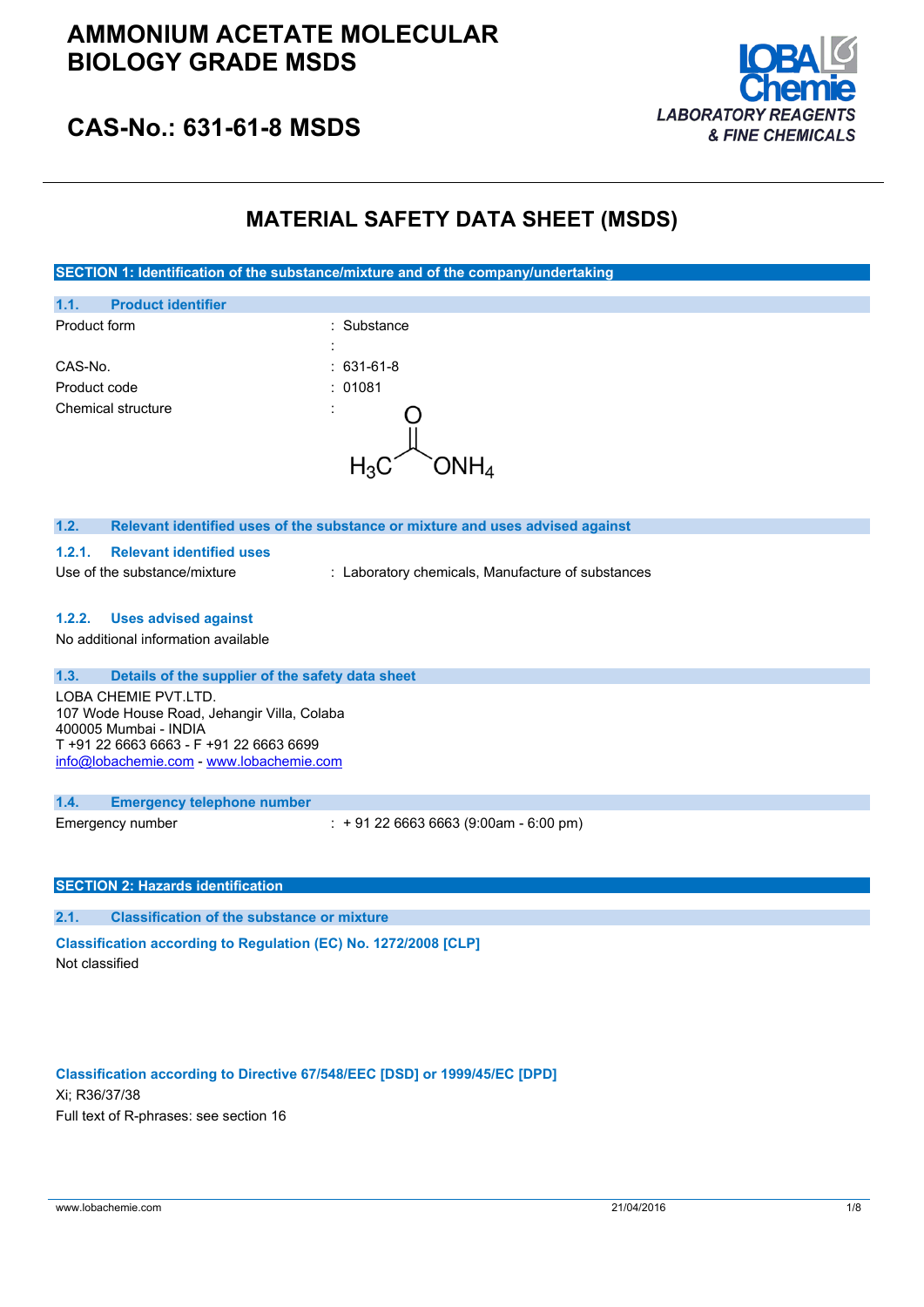Safety Data Sheet

according to Regulation (EC) No. 1907/2006 (REACH) with its amendment Regulation (EU) 2015/830

**Adverse physicochemical, human health and environmental effects**

No additional information available

#### **2.2. Label elements**

**Labelling according to** Regulation (EC) No. 1272/2008 [CLP] No labelling applicable

| 2.3. |  | <b>Other hazards</b> |
|------|--|----------------------|
|------|--|----------------------|

No additional information available

| <b>SECTION 3: Composition/information on ingredients</b> |                                                |  |
|----------------------------------------------------------|------------------------------------------------|--|
|                                                          |                                                |  |
| 3.1.                                                     | <b>Substances</b>                              |  |
| Name                                                     | $\pm$ AMMONIUM ACETATE MOLECULAR BIOLOGY GRADE |  |
| CAS-No.                                                  | $: 631-61-8$                                   |  |

Full text of R- and H-statements: see section 16

#### **3.2. Mixtures**

Not applicable

| <b>SECTION 4: First aid measures</b>                                                                                                                       |                                                                                                                                                                 |
|------------------------------------------------------------------------------------------------------------------------------------------------------------|-----------------------------------------------------------------------------------------------------------------------------------------------------------------|
|                                                                                                                                                            |                                                                                                                                                                 |
| 4.1.<br><b>Description of first aid measures</b>                                                                                                           |                                                                                                                                                                 |
| First-aid measures after inhalation<br>First-aid measures after skin contact<br>First-aid measures after eye contact<br>First-aid measures after ingestion | : Remove person to fresh air and keep comfortable for breathing.<br>: Wash with plenty of water/<br>Rinse immediately with plenty of water.<br>$:$ Rinse mouth. |
| 4.2.<br>Most important symptoms and effects, both acute and delayed                                                                                        |                                                                                                                                                                 |
| No additional information available                                                                                                                        |                                                                                                                                                                 |
| 4.3.                                                                                                                                                       | Indication of any immediate medical attention and special treatment needed                                                                                      |
| Treat symptomatically.                                                                                                                                     |                                                                                                                                                                 |
| <b>SECTION 5: Firefighting measures</b>                                                                                                                    |                                                                                                                                                                 |
|                                                                                                                                                            |                                                                                                                                                                 |
| 5.1.<br><b>Extinguishing media</b>                                                                                                                         |                                                                                                                                                                 |
| Suitable extinguishing media                                                                                                                               | : Carbon dioxide. Dry powder. Foam. Water spray.                                                                                                                |
| Unsuitable extinguishing media                                                                                                                             | : Do not use extinguishing media containing water.                                                                                                              |
| 5.2.<br>Special hazards arising from the substance or mixture                                                                                              |                                                                                                                                                                 |
| No additional information available                                                                                                                        |                                                                                                                                                                 |
| 5.3.<br><b>Advice for firefighters</b>                                                                                                                     |                                                                                                                                                                 |
| Protection during firefighting                                                                                                                             | Do not enter fire area without proper protective equipment, including respiratory<br>protection.                                                                |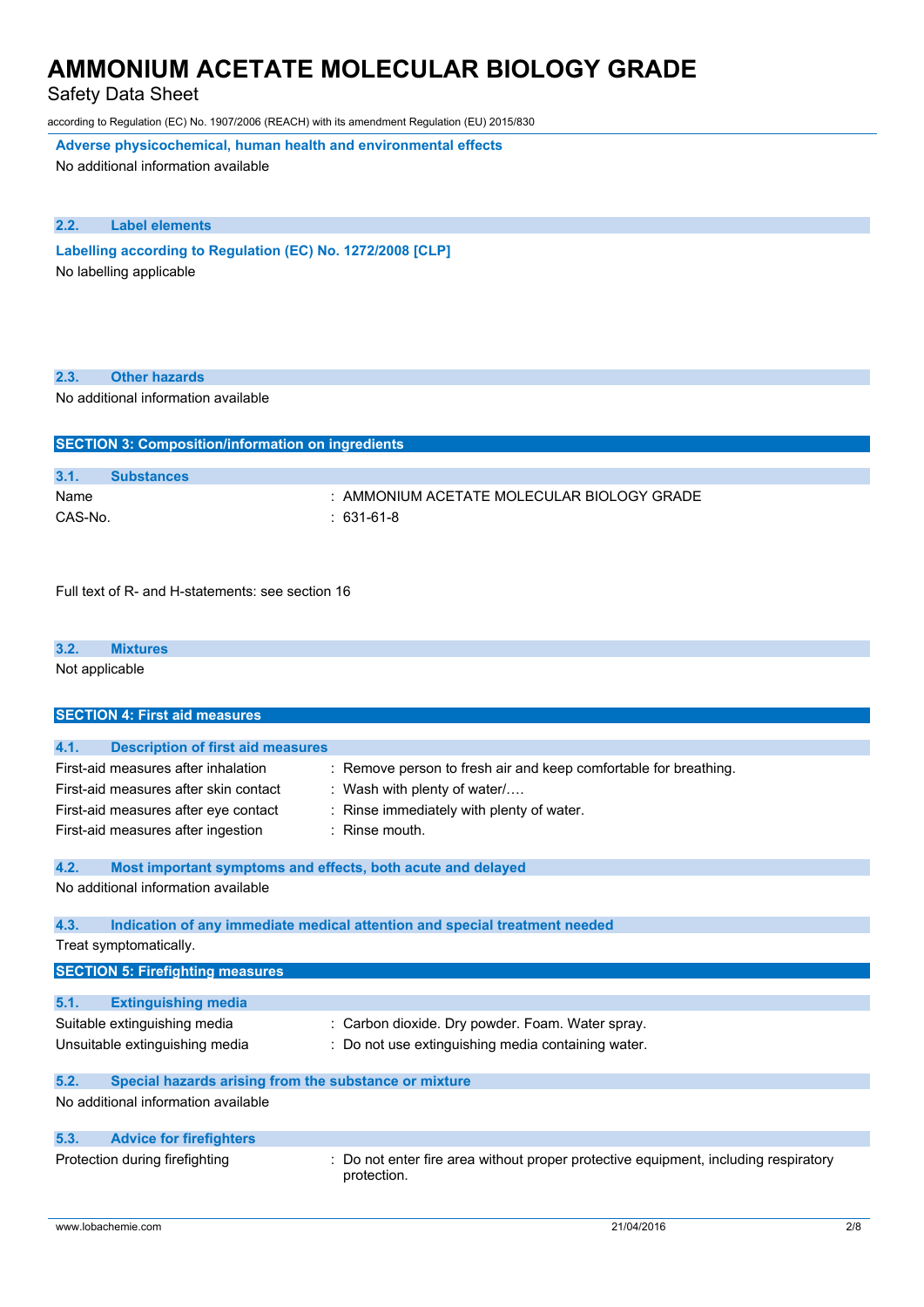Safety Data Sheet

according to Regulation (EC) No. 1907/2006 (REACH) with its amendment Regulation (EU) 2015/830

|        | <b>SECTION 6: Accidental release measures</b>                |                                                                                                                |
|--------|--------------------------------------------------------------|----------------------------------------------------------------------------------------------------------------|
|        |                                                              |                                                                                                                |
| 6.1.   |                                                              | Personal precautions, protective equipment and emergency procedures                                            |
| 6.1.1. | For non-emergency personnel                                  |                                                                                                                |
|        | Emergency procedures                                         | : Evacuate unnecessary personnel.                                                                              |
| 6.1.2. | For emergency responders                                     |                                                                                                                |
|        | Protective equipment                                         | : Equip cleanup crew with proper protection.                                                                   |
|        |                                                              |                                                                                                                |
| 6.2.   | <b>Environmental precautions</b>                             |                                                                                                                |
|        | Avoid release to the environment.                            |                                                                                                                |
|        |                                                              |                                                                                                                |
| 6.3.   | Methods and material for containment and cleaning up         |                                                                                                                |
|        | Methods for cleaning up                                      | : Soak up spills with inert solids, such as clay or diatomaceous earth as soon as                              |
|        |                                                              | possible. On land, sweep or shovel into suitable containers.                                                   |
|        |                                                              |                                                                                                                |
| 6.4.   | <b>Reference to other sections</b>                           |                                                                                                                |
|        | No additional information available                          |                                                                                                                |
|        | <b>SECTION 7: Handling and storage</b>                       |                                                                                                                |
|        |                                                              |                                                                                                                |
| 7.1.   | <b>Precautions for safe handling</b>                         |                                                                                                                |
|        | Precautions for safe handling                                | : Avoid contact with skin and eyes. Use only outdoors or in a well-ventilated area. Do<br>not breathe vapours. |
|        | Hygiene measures                                             | Wash hands and other exposed areas with mild soap and water before eating,                                     |
|        |                                                              | drinking or smoking and when leaving work.                                                                     |
|        |                                                              |                                                                                                                |
| 7.2.   | Conditions for safe storage, including any incompatibilities |                                                                                                                |
|        | Storage conditions                                           | : Keep container tightly closed. Store in a well-ventilated place.                                             |
|        |                                                              |                                                                                                                |
| 7.3.   | <b>Specific end use(s)</b>                                   |                                                                                                                |
|        | No additional information available                          |                                                                                                                |
|        | <b>SECTION 8: Exposure controls/personal protection</b>      |                                                                                                                |
|        |                                                              |                                                                                                                |
| 8.1.   | <b>Control parameters</b>                                    |                                                                                                                |
|        | No additional information available                          |                                                                                                                |

| 8.2.<br><b>Exposure controls</b>                              |                                                                  |  |
|---------------------------------------------------------------|------------------------------------------------------------------|--|
| Hand protection                                               | : Protective gloves                                              |  |
| Eye protection                                                | : Chemical goggles or safety glasses                             |  |
| Skin and body protection                                      | : Wear suitable protective clothing                              |  |
| Respiratory protection                                        | : In case of inadequate ventilation wear respiratory protection. |  |
| <b>SECTION 9: Physical and chemical properties</b>            |                                                                  |  |
|                                                               |                                                                  |  |
| 9.1.<br>Information on basic physical and chemical properties |                                                                  |  |
|                                                               |                                                                  |  |

| Physical state | : Solid |  |
|----------------|---------|--|
|                |         |  |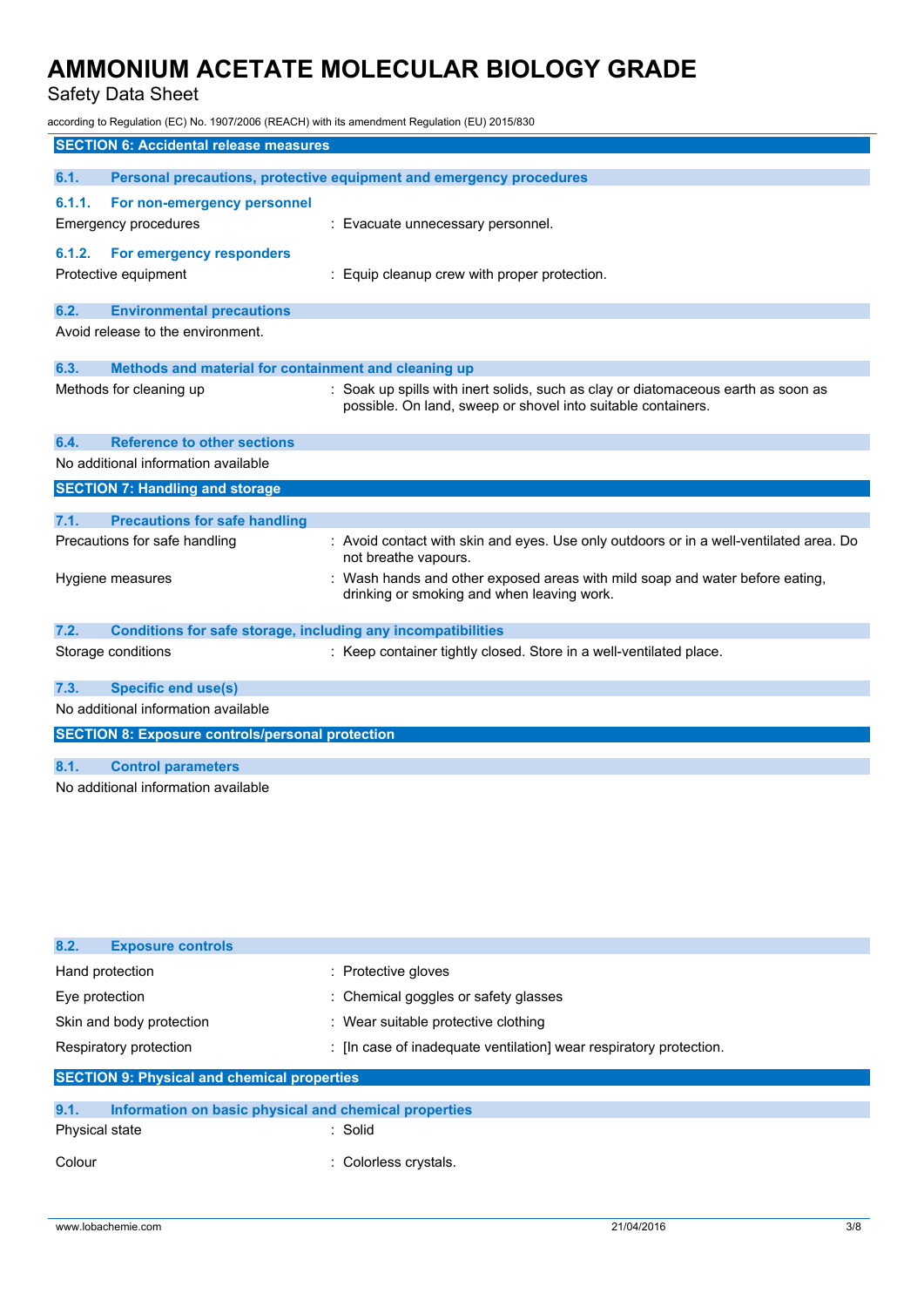Safety Data Sheet

according to Regulation (EC) No. 1907/2006 (REACH) with its amendment Regulation (EU) 2015/830

| CCORNING to Regulation (EC) NO. 1907/2006 (REACH) with its amendment Regulation (EU) 2015/630 |                            |
|-----------------------------------------------------------------------------------------------|----------------------------|
| Odour                                                                                         | : slight acetic acid odor. |
| Odour threshold                                                                               | : No data available        |
| рH                                                                                            | $: 6.5 - 7.5$              |
| Relative evaporation rate (butylacetate=1) : No data available                                |                            |
| Melting point                                                                                 | : $110 - 112$ °C           |
| Freezing point                                                                                | : No data available        |
| Boiling point                                                                                 | : No data available        |
| Flash point                                                                                   | : No data available        |
| Auto-ignition temperature                                                                     | : No data available        |
| Decomposition temperature                                                                     | : No data available        |
| Flammability (solid, gas)                                                                     | : No data available        |
| Vapour pressure                                                                               | : No data available        |
| Relative vapour density at 20 °C                                                              | : No data available        |
| Relative density                                                                              | : No data available        |
| Solubility                                                                                    | : Water: Soluble in water  |
| Log Pow                                                                                       | : No data available        |
| Viscosity, kinematic                                                                          | : No data available        |
| Viscosity, dynamic                                                                            | : No data available        |
| Explosive properties                                                                          | : No data available        |
| Oxidising properties                                                                          | : No data available        |
| <b>Explosive limits</b>                                                                       | : No data available        |
|                                                                                               |                            |
| 9.2.<br><b>Other information</b><br>No additional information available                       |                            |
| <b>SECTION 10: Stability and reactivity</b>                                                   |                            |
|                                                                                               |                            |
| <b>Reactivity</b><br>10.1.                                                                    |                            |
| No additional information available                                                           |                            |
| <b>Chemical stability</b><br>10.2.                                                            |                            |
| Stable under normal conditions.                                                               |                            |
| <b>Possibility of hazardous reactions</b><br>10.3.                                            |                            |

No additional information available

### **10.4. Conditions to avoid**

Direct sunlight. Air contact. Moisture.

### **10.5. Incompatible materials**

No additional information available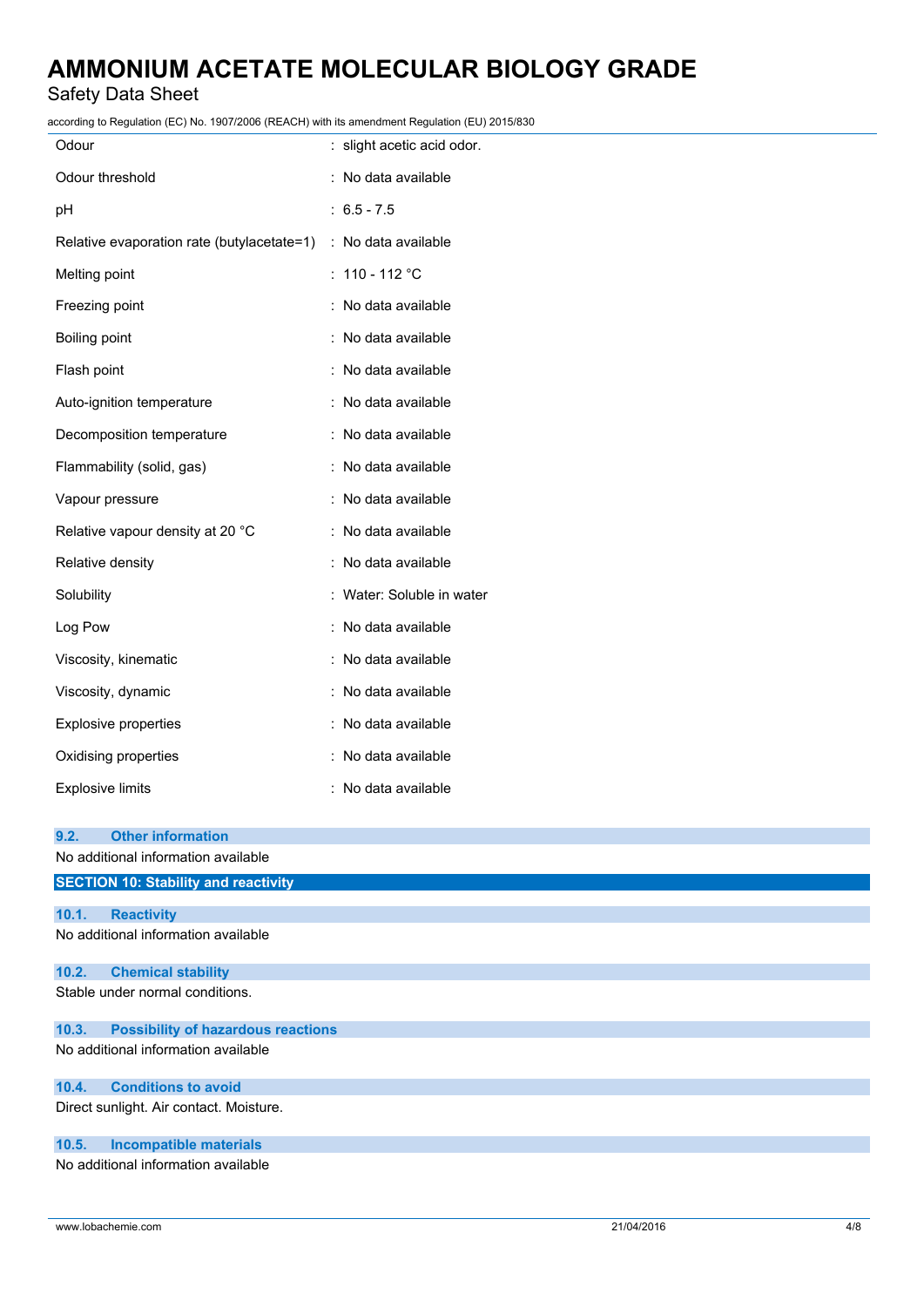Safety Data Sheet

according to Regulation (EC) No. 1907/2006 (REACH) with its amendment Regulation (EU) 2015/830

| <b>Hazardous decomposition products</b><br>10.6. |                  |  |
|--------------------------------------------------|------------------|--|
| No additional information available              |                  |  |
|                                                  |                  |  |
|                                                  |                  |  |
| <b>SECTION 11: Toxicological information</b>     |                  |  |
| Information on toxicological effects<br>11.1.    |                  |  |
| Acute toxicity                                   | : Not classified |  |
|                                                  |                  |  |
|                                                  |                  |  |
| Skin corrosion/irritation                        | : Not classified |  |
|                                                  | pH: 6.5 - 7.5    |  |
| Serious eye damage/irritation                    | : Not classified |  |
|                                                  | pH: 6.5 - 7.5    |  |
| Respiratory or skin sensitisation                | : Not classified |  |
| Germ cell mutagenicity                           | : Not classified |  |
| Carcinogenicity                                  | : Not classified |  |
|                                                  |                  |  |
|                                                  | : Not classified |  |
| Reproductive toxicity                            |                  |  |
| STOT-single exposure                             | : Not classified |  |
|                                                  |                  |  |
| STOT-repeated exposure                           | : Not classified |  |
|                                                  |                  |  |
| Aspiration hazard                                | : Not classified |  |
|                                                  |                  |  |

| <b>SECTION 12: Ecological information</b> |                                     |  |  |
|-------------------------------------------|-------------------------------------|--|--|
|                                           |                                     |  |  |
| 12.1.                                     | <b>Toxicity</b>                     |  |  |
|                                           | No additional information available |  |  |
|                                           |                                     |  |  |
|                                           |                                     |  |  |
|                                           |                                     |  |  |

No additional information available

### **12.3. Bioaccumulative potential**

No additional information available

### **12.4. Mobility in soil**

No additional information available

### **12.5. Results of PBT and vPvB assessment**

No additional information available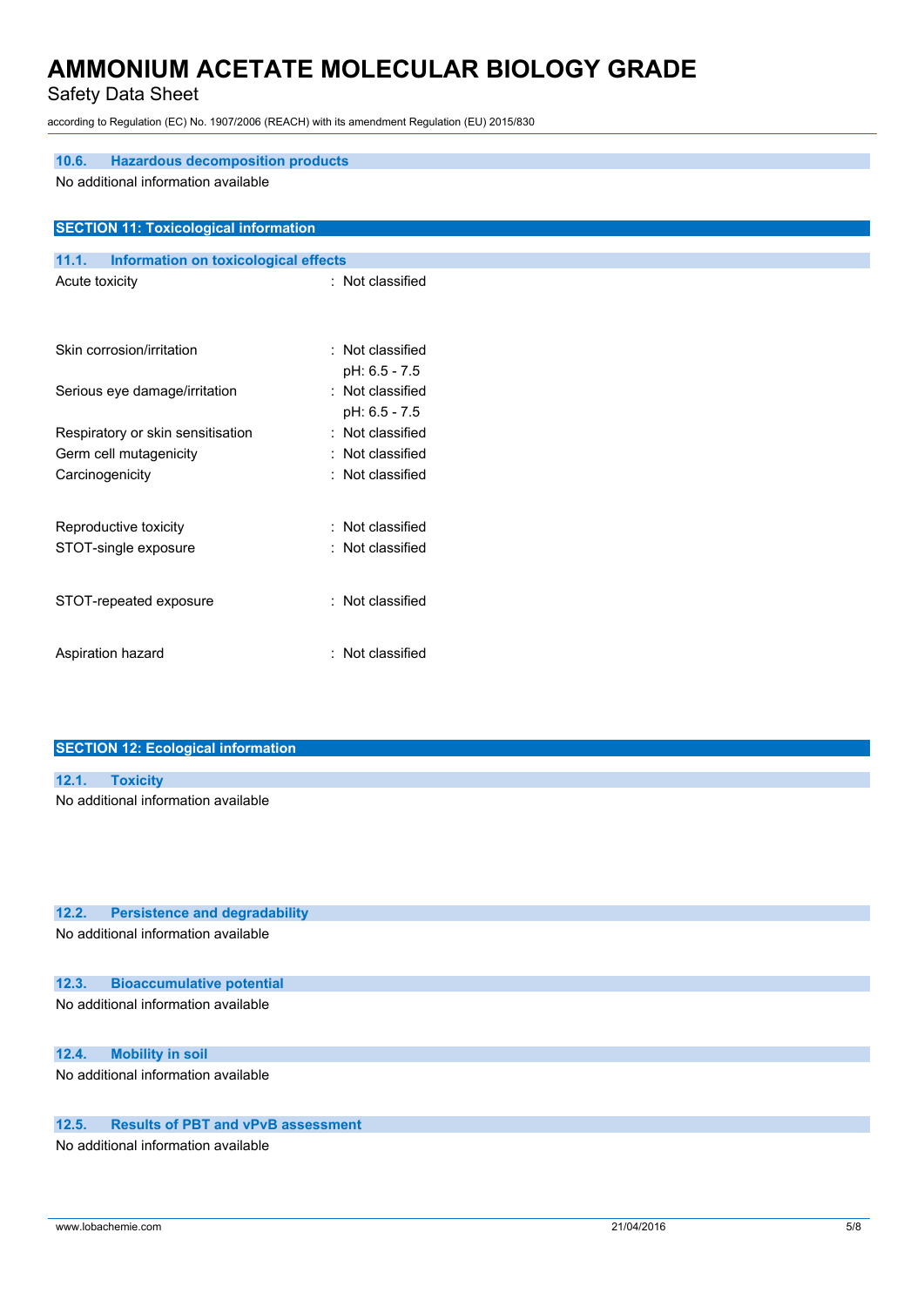Safety Data Sheet

according to Regulation (EC) No. 1907/2006 (REACH) with its amendment Regulation (EU) 2015/830

| <b>Other adverse effects</b><br>12.6.                                          |                                          |
|--------------------------------------------------------------------------------|------------------------------------------|
| No additional information available                                            |                                          |
| <b>SECTION 13: Disposal considerations</b>                                     |                                          |
|                                                                                |                                          |
| 13.1.<br><b>Waste treatment methods</b><br>No additional information available |                                          |
|                                                                                |                                          |
| <b>SECTION 14: Transport information</b>                                       |                                          |
| In accordance with ADR / RID / IMDG / IATA / ADN                               |                                          |
|                                                                                |                                          |
| 14.1.<br><b>UN number</b>                                                      |                                          |
| UN-No. (ADR)                                                                   | Not applicable                           |
| UN-No. (IMDG)                                                                  | Not applicable                           |
| UN-No. (IATA)                                                                  | Not applicable                           |
| UN-No. (ADN)                                                                   | Not applicable                           |
| UN-No. (RID)                                                                   | Not applicable                           |
|                                                                                |                                          |
| 14.2.<br><b>UN proper shipping name</b>                                        |                                          |
| Proper Shipping Name (ADR)                                                     | Not applicable                           |
| Proper Shipping Name (IMDG)                                                    | : Not applicable                         |
| Proper Shipping Name (IATA)                                                    | Not applicable                           |
| Proper Shipping Name (ADN)                                                     | Not applicable                           |
| Proper Shipping Name (RID)                                                     | : Not applicable                         |
| 14.3.<br><b>Transport hazard class(es)</b>                                     |                                          |
| <b>ADR</b>                                                                     |                                          |
| Transport hazard class(es) (ADR)                                               | : Not applicable                         |
|                                                                                |                                          |
| <b>IMDG</b>                                                                    |                                          |
| Transport hazard class(es) (IMDG)                                              | : Not applicable                         |
|                                                                                |                                          |
| <b>IATA</b>                                                                    |                                          |
| Transport hazard class(es) (IATA)                                              | : Not applicable                         |
|                                                                                |                                          |
| <b>ADN</b>                                                                     |                                          |
| Transport hazard class(es) (ADN)                                               | : Not applicable                         |
|                                                                                |                                          |
| <b>RID</b>                                                                     |                                          |
| Transport hazard class(es) (RID)                                               | : Not applicable                         |
| 14.4.<br><b>Packing group</b>                                                  |                                          |
| Packing group (ADR)                                                            | Not applicable                           |
| Packing group (IMDG)                                                           | Not applicable                           |
| Packing group (IATA)                                                           | Not applicable                           |
| Packing group (ADN)                                                            | Not applicable                           |
| Packing group (RID)                                                            | Not applicable                           |
|                                                                                |                                          |
| 14.5.<br><b>Environmental hazards</b>                                          |                                          |
| Dangerous for the environment                                                  | : No                                     |
| Marine pollutant                                                               | No                                       |
| Other information                                                              | : No supplementary information available |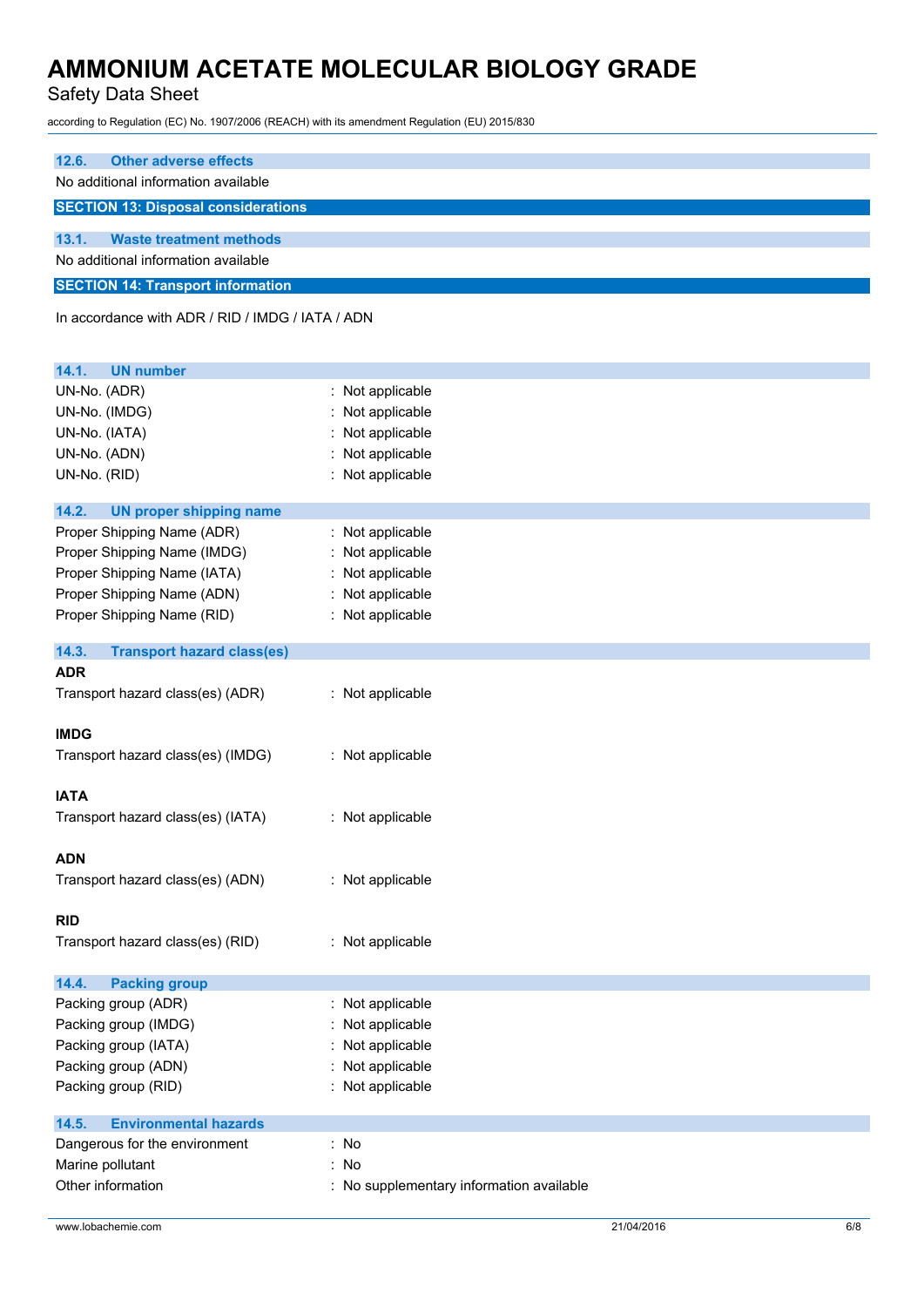Safety Data Sheet

according to Regulation (EC) No. 1907/2006 (REACH) with its amendment Regulation (EU) 2015/830

**14.6. Special precautions for user**

**- Overland transport**

No data available

**- Transport by sea** No data available

**- Air transport**

No data available

**- Inland waterway transport**

No data available

**- Rail transport**

No data available

#### **14.7. Transport in bulk according to Annex II of MARPOL 73/78 and the IBC Code**

Not applicable

**SECTION 15: Regulatory information**

**15.1. Safety, health and environmental regulations/legislation specific for the substance or mixture**

**15.1.1. EU-Regulations**

No REACH Annex XVII restrictions

AMMONIUM ACETATE MOLECULAR BIOLOGY GRADE is not on the REACH Candidate List AMMONIUM ACETATE MOLECULAR BIOLOGY GRADE is not on the REACH Annex XIV List

#### **15.1.2. National regulations**

#### **Germany**

12th Ordinance Implementing the Federal : Is not subject of the 12. BlmSchV (Hazardous Incident Ordinance) Immission Control Act - 12.BImSchV

### **Netherlands**

| SZW-lijst van kankerverwekkende stoffen                                                 | : The substance is not listed   |
|-----------------------------------------------------------------------------------------|---------------------------------|
| SZW-lijst van mutagene stoffen                                                          | $:$ The substance is not listed |
| NIET-limitatieve lijst van voor de<br>voortplanting giftige stoffen - Borstvoeding      | : The substance is not listed   |
| NIET-limitatieve lijst van voor de<br>voortplanting giftige stoffen -<br>Vruchtbaarheid | : The substance is not listed   |
| NIET-limitatieve lijst van voor de<br>voortplanting giftige stoffen - Ontwikkeling      | : The substance is not listed   |